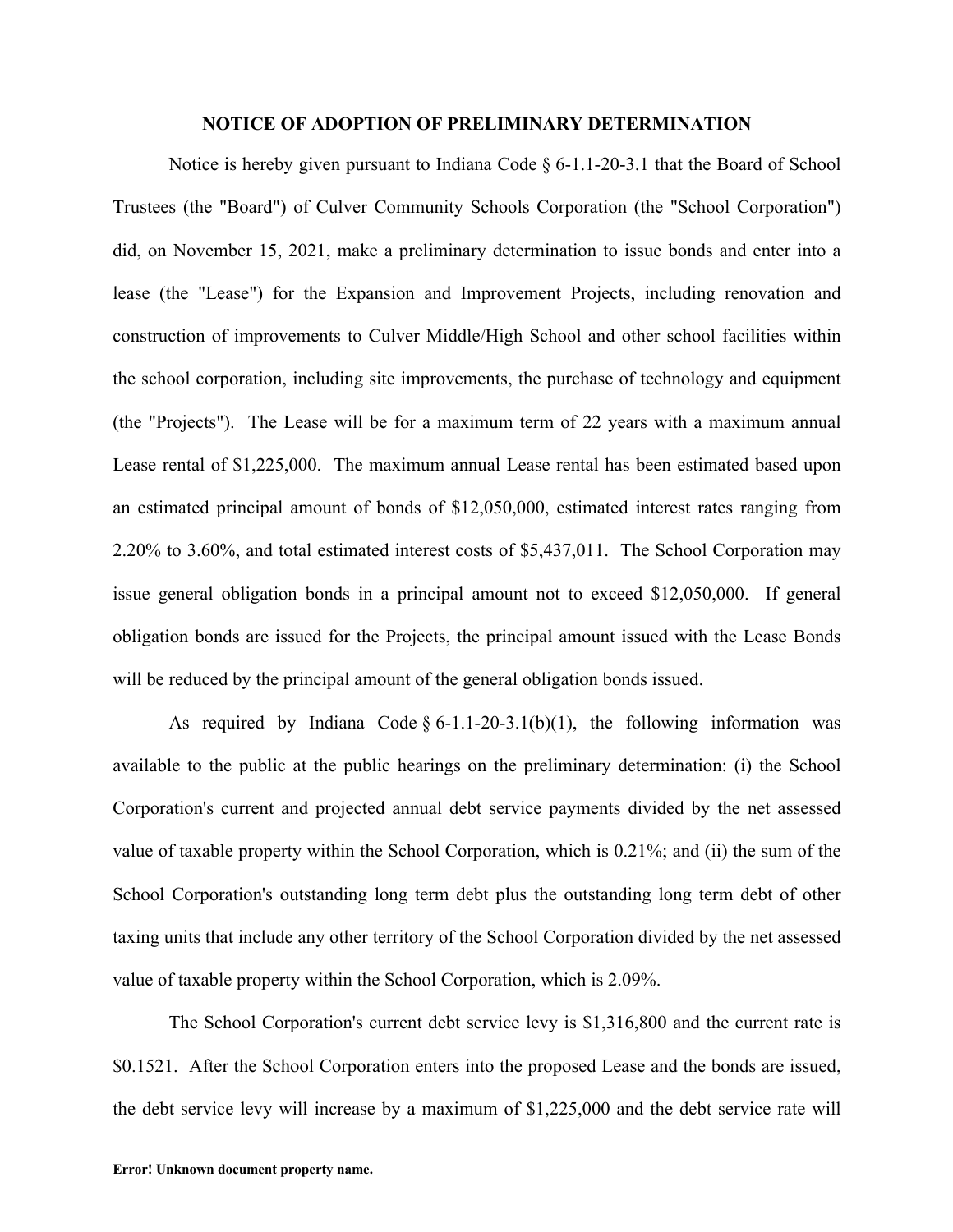increase by a maximum of \$0.1257. However, as existing obligations mature and other debt rolls on, the anticipated increase to the Debt Service Fund tax rate due to these Projects is expected to be \$0.0100 above the estimated 2023 Debt Service Fund tax rate in the amount of \$0.1773.

The estimated amount of the School Corporation's debt service levy and rate that will result during the following 10 years if the School Corporation enters into the lease and issues the bonds, after considering any changes that will occur to the debt service levy and rate during that period on account of any outstanding bonds or lease obligations that will mature or terminate during that period:

|      | <b>Estimated Total</b> |                             |
|------|------------------------|-----------------------------|
|      | Debt                   | <b>Estimated Total Debt</b> |
| Year | Service Levy           | Service Rate                |
|      |                        |                             |
| 2021 | \$1,316,800            | \$0.1521                    |
| 2022 | 1,438,877              | 0.1563                      |
| 2023 | 1,631,799              | 0.1773                      |
| 2024 | 1,724,469              | 0.1873                      |
| 2025 | 1,724,469              | 0.1873                      |
| 2026 | 1,724,469              | 0.1873                      |
| 2027 | 1,724,469              | 0.1873                      |
| 2028 | 1,261,658              | 0.1371                      |
| 2029 | 1,193,483              | 0.1297                      |
| 2030 | 1,192,630              | 0.1296                      |
| 2031 | 1,173,392              | 0.1275                      |
| 2032 | 1,173,250              | 0.1275                      |
| 2033 | 1,172,587              | 0.1274                      |

The purpose of the Lease and the bonds is to provide for the Project.

Any owners of real property within the School Corporation or registered voters residing within the School Corporation who want to initiate a petition and remonstrance process against the proposed Lease payments or the issuance of the bonds must file a petition that complies with Indiana Code  $\S 6$ -1.1-20-3.1 subdivisions (4) and (5) not later than 30 days after the first publication of this notice.